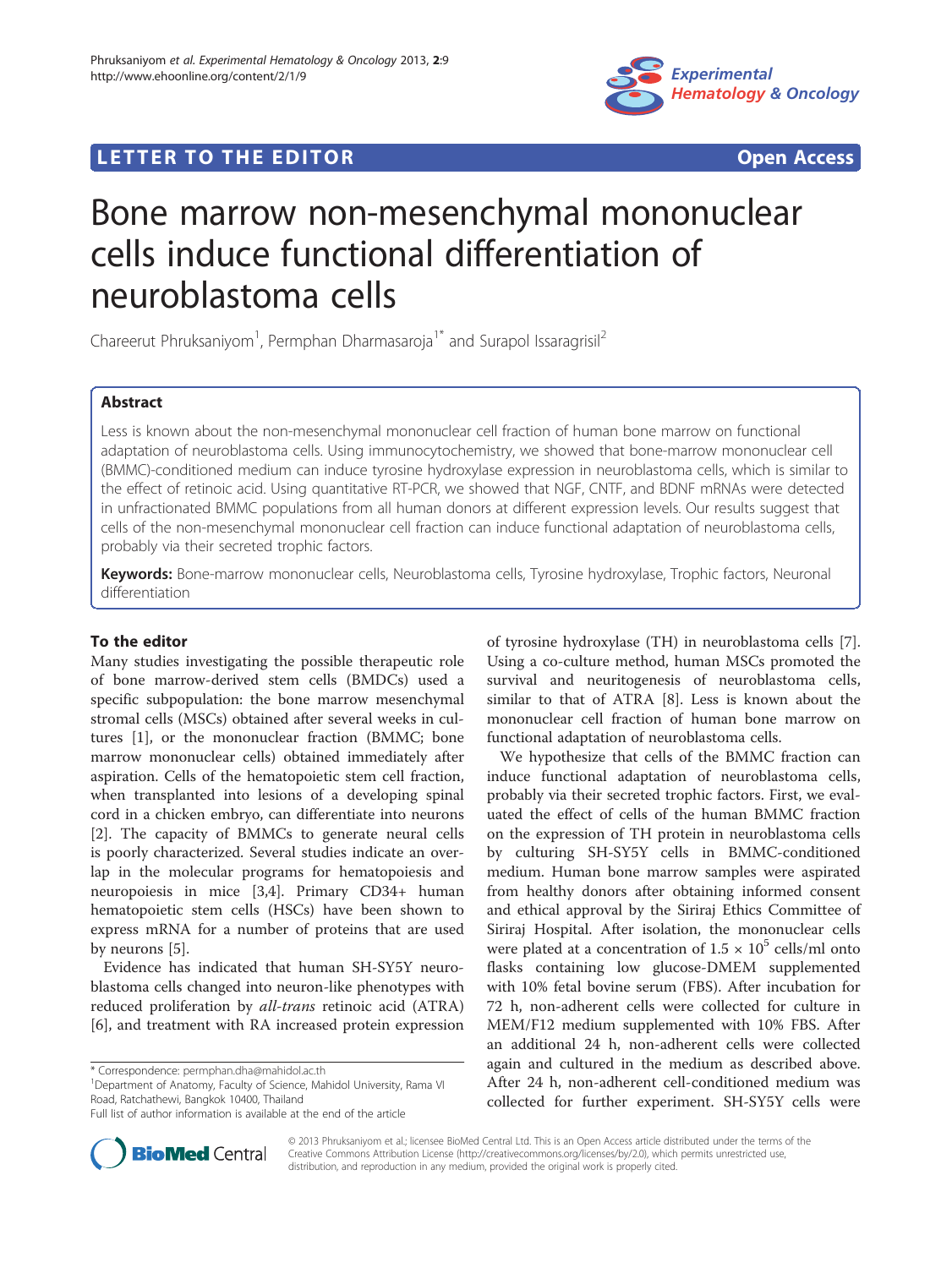then seeded onto plates containing BMMC-conditioned medium at an initial density of  $1 \times 10^4$  cells/ml, and cultures were maintained for 7 days prior to analysis of TH expression using immunocytochemistry. As a positive control, cells were treated with 10 μM ATRA for 5 days to induce neuronal differentiation. With estimated concentration of  $35 \pm 2 \times 10^4$  cells/ml for staining, the results showed that BMMC-conditioned medium can induce TH protein expression in neuroblastoma cells (Figure 1C), which is similar to the effect of ATRA (Figure 1B). Untreated cells did not express TH or expressed at very low levels (Figure 1A).

Further, we evaluated whether cells of the BMMC fraction expressed any trophic factors that could contribute to biochemical adaptation of neuroblastoma cells. Monocytes in the human bone marrow have been shown to produce nerve growth factor (NGF), which plays an important role in neuronal plasticity, maturation, and survival [\[9](#page-2-0)]. Human monocytes, T cells, and B cells can secrete brain-derived neurotrophic factor (BDNF), a member of the neurotrophin family that regulates the differentiation and survival of various neuronal populations [\[10\]](#page-2-0). Ciliary neurotrophic factor (CNTF), another factor involved in neurogenesis, is also expressed in monocytes, myeloid cells, lymphoblasts, T cells and B cells [[11\]](#page-2-0). Here, we evaluated the mRNA expression of NGF, BDNF, and CNTF in BMMCs using quantitative RT-PCR. The sequences of the sense and antisense primers are as follows: NGF: TAAAAAGCGGCGACT CCGTT and ATTCGCCCCTGTGGAAGATG; CNTF: ACCAGCAGGTGCATTTTACC and GAAACGAAGG

TCATGGATGG; BDNF: ACTCTGGAGAGCGTGAA TGG and ATCCAACAGCTCTTCTATCACG; β-actin: CATGTACGTTGCTATCCAGGC and CTCCTTAATG TCACGCACGAT. The results showed that NGF, CNTF, and BDNF mRNAs were detected in unfractionated BMMC populations from all donors at different expression levels (Figure 2). Their expression levels were rather low, suggesting that not all but only some populations of the cells expressed these trophic factors.

 $2.0$ 

 $1.5$ 

 $1.0$